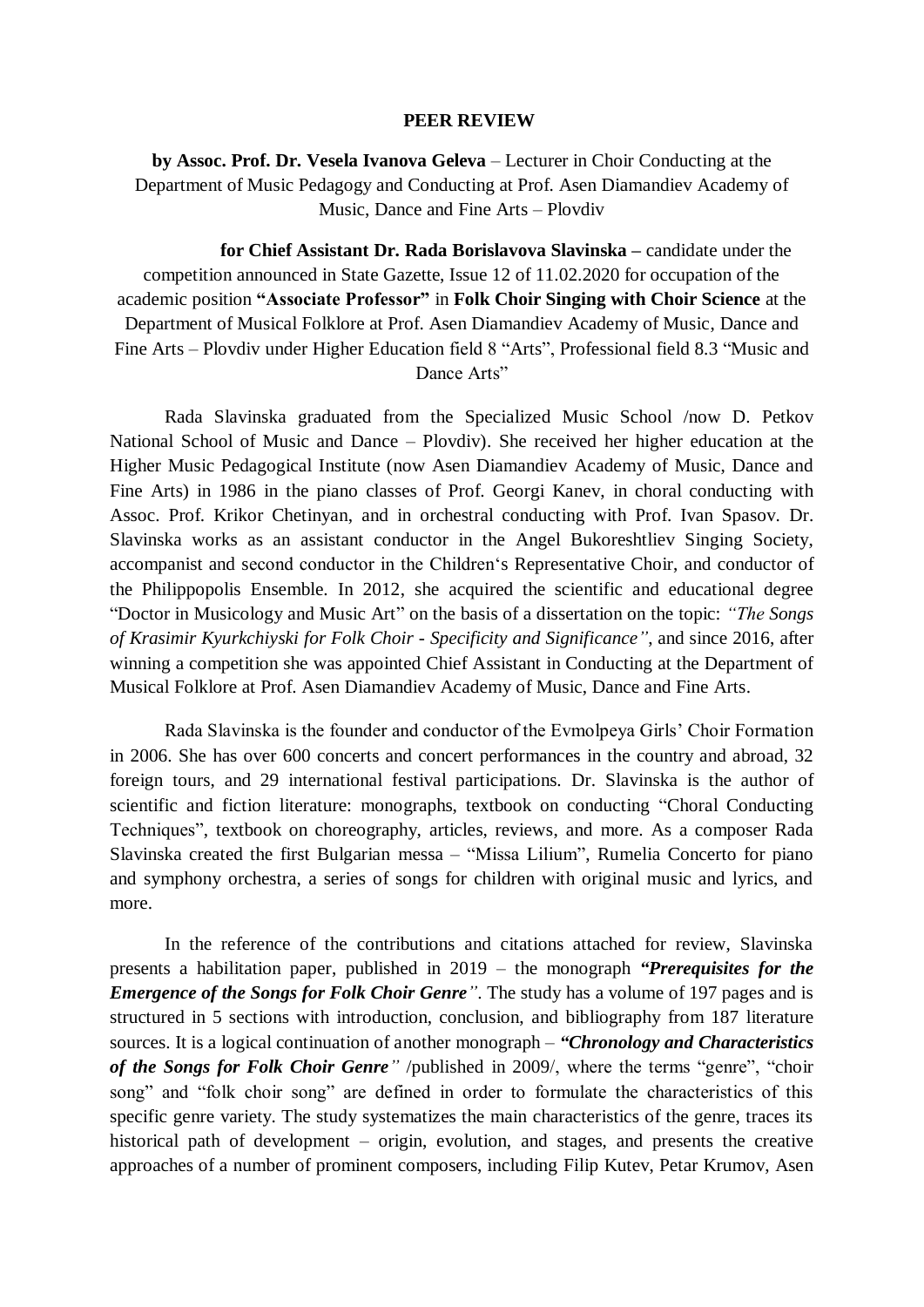Diamandiev, Mihail Bukureshtliev, Krasimir Kyurkchiyski, Nikolau Kaufman, Hristo Urumov, Atanas Kapitanov, Anastas Naumov, Kiril Stefanov, Ivan Valev, Petar Londev, Ivan Spasov, Nikolay Stoykov, Stefan Mutafchiev, and Stefan Dragostinov.

The habilitation work *"Prerequisites for the Emergence of the Songs for Folk Choir Genre*<sup>"</sup> aims to prove the leading role of composer interactivity in determining the creative approach to authentic models. The first section, "A Brief Historical Review of the Processing of Folk Songs in Europe and the Variety of the Term Processing", specifies the terminology by proposing the name "folk choir song", defended in the above-cited work from 2009.

The next three sections "The place of the folk song in the spiritual life of Bulgarians until the Liberation from the Ottoman yoke", "The folk song in the works of Bulgarian composers in the period from the Liberation to the First World War" and "The folk song in the works of Bulgarian composers in the period between the two World Wars" trace the meaning of the folk song and its place in the life of the Bulgarians. The connection between folklore and author's music is studied, the main preconditions for the emergence of the genre "folk choir song" are outlined, and the influence of European musical achievements and culture on the national folklore is analyzed. The different ways of using the authentic primary sources are outlined – quotation, only melodic, metrorhythmic, ideological, stylized, etc.

The last section is entitled "First steps towards the full public declaration of musical folklore" and summarizes the first attempts to present and preserve the folk song in its fullness and content after processing, which became a priority of the movement "Folk choirs and ensembles", which emerged in the 50s of the XX century.

Each main part of the presentation ends with conclusions about the prerequisites for the emergence of the genre in accordance with the periods of Bulgarian musical history and the factors that will influence various aspects of the future development of the genre. This is part of the contribution of the monograph.

Both scientific works of Slavinska complement and summarize the historical development of a relatively new genre for Bulgarian musical culture. In them, for the first time, the main prerequisites for the origin, evolution, and future of the genre, as well as its historical and essential issues – concepts, terms, periodization, composers, are fully considered. The other scientific publications, reports, articles, teaching aids, and author"s works of art submitted for review under this procedure also show a deep and systematic interest of the candidate in a number of issues related to folklore and its research. Their value is confirmed by the citations of her scientific works. Slavinska's compositional vocal and choir work is used in the repertoire of children"s choirs at home and abroad. A theatrical production based on her literary texts was realized at the Puppet Theater in Plovdiv. She is active as a conductor, choirmaster, and accompanist of a number of choirs, with which she performs on the concert podiums at home and abroad.

My personal and professional contacts with Chief Assistant Dr. Rada Slavinska support my impression of a colleague who enjoys respect in academia, actively participates in the research activities of Prof. Asen Diamandiev Academy of Music, Dance and Fine Arts,